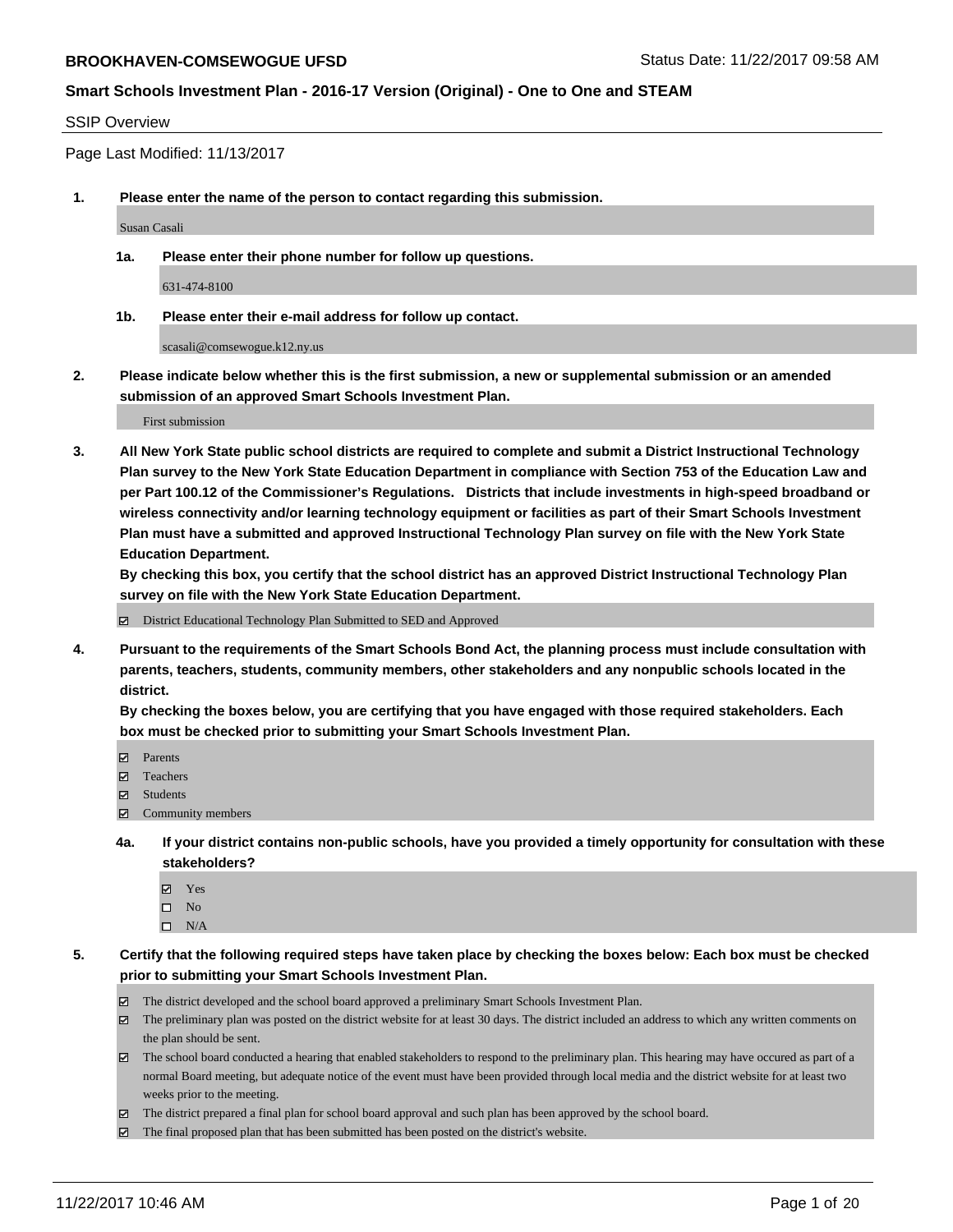#### **Smart Schools Investment Plan - 2016-17 Version (Original) - One to One and STEAM**

#### SSIP Overview

Page Last Modified: 11/13/2017

**5a. Please upload the proposed Smart Schools Investment Plan (SSIP) that was posted on the district's website, along with any supporting materials. Note that this should be different than your recently submitted Educational Technology Survey. The Final SSIP, as approved by the School Board, should also be posted on the website and remain there during the course of the projects contained therein.**

BOE - March 6, 2017 Agenda - SSIP Approval.pdf BOE - March 6, 2017 Meeting Minutes - SSIP Approval.pdf BOE - February 6, 2017 Meeting Minutes - SSIP Draft Approval.pdf BOE - February 6, 2017 Agenda - SSIP Draft Approval.pdf Smart Schools Investment Plan (Update).pdf

**5b. Enter the webpage address where the final Smart Schools Investment Plan is posted. The Plan should remain posted for the life of the included projects.**

http://www.comsewogue.k12.ny.us/smart-schools-bond-information

**6. Please enter an estimate of the total number of students and staff that will benefit from this Smart Schools Investment Plan based on the cumulative projects submitted to date.**

4,200

**7. An LEA/School District may partner with one or more other LEA/School Districts to form a consortium to pool Smart Schools Bond Act funds for a project that meets all other Smart School Bond Act requirements. Each school district participating in the consortium will need to file an approved Smart Schools Investment Plan for the project and submit a signed Memorandum of Understanding that sets forth the details of the consortium including the roles of each respective district.**

 $\Box$  The district plans to participate in a consortium to partner with other school district(s) to implement a Smart Schools project.

**8. Please enter the name and 6-digit SED Code for each LEA/School District participating in the Consortium.**

| <b>Partner LEA/District</b> | ISED BEDS Code |
|-----------------------------|----------------|
| (No Response)               | (No Response)  |

**9. Please upload a signed Memorandum of Understanding with all of the participating Consortium partners.**

(No Response)

**10. Your district's Smart Schools Bond Act Allocation is:**

\$2,813,720

**11. Enter the budget sub-allocations by category that you are submitting for approval at this time. If you are not budgeting SSBA funds for a category, please enter 0 (zero.) If the value entered is \$0, you will not be required to complete that survey question.**

|                                              | Sub-<br>Allocations |
|----------------------------------------------|---------------------|
| <b>School Connectivity</b>                   | 0                   |
| <b>Connectivity Projects for Communities</b> |                     |
| Classroom Technology                         | 1,809,435           |
| Pre-Kindergarten Classrooms                  | $\Omega$            |
| Replace Transportable Classrooms             | O                   |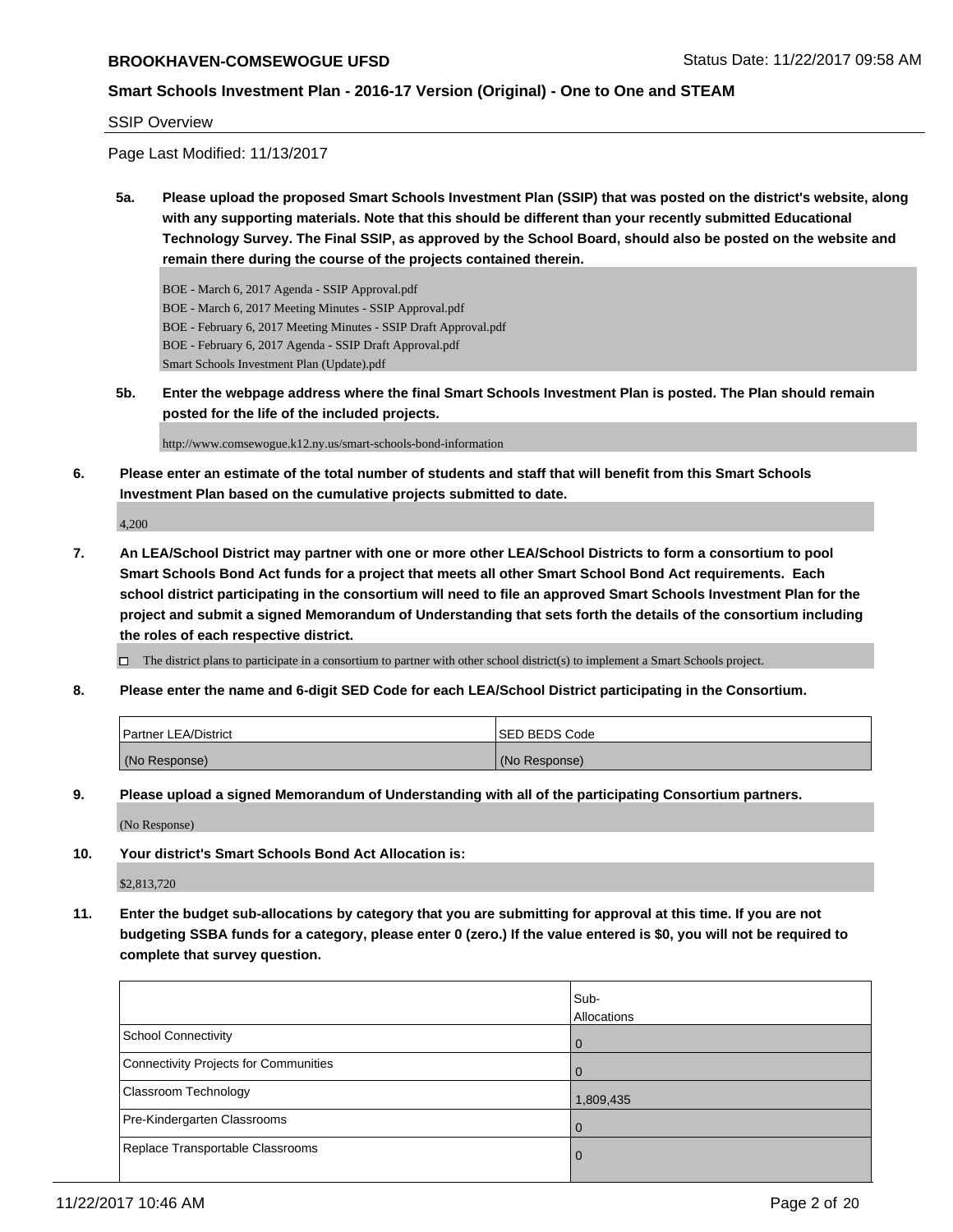SSIP Overview

Page Last Modified: 11/13/2017

|                             | Sub-<br><b>Allocations</b> |
|-----------------------------|----------------------------|
| High-Tech Security Features | 0 C                        |
| Totals:                     | 1,809,435                  |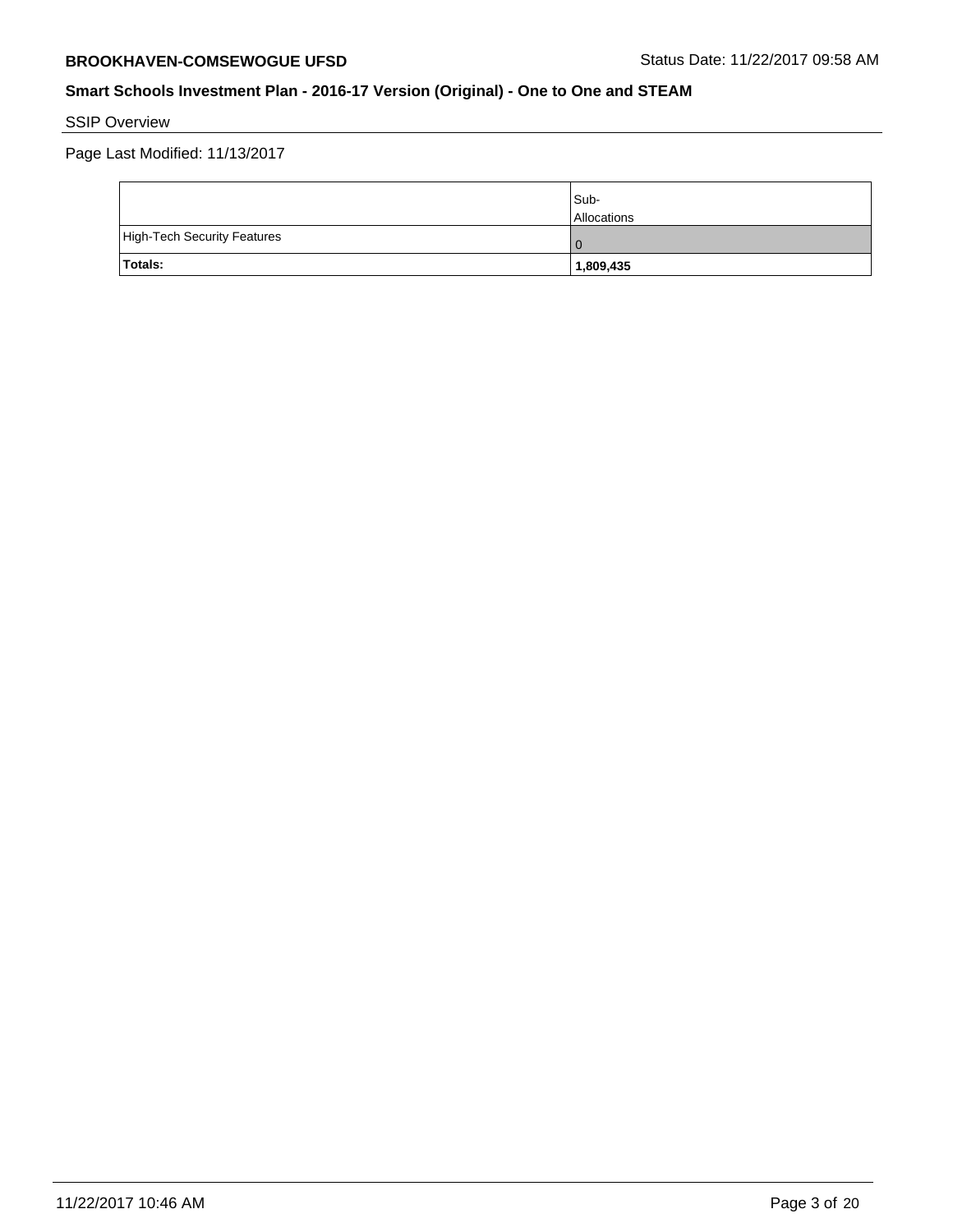#### School Connectivity

Page Last Modified: 11/13/2017

- **1. In order for students and faculty to receive the maximum benefit from the technology made available under the Smart Schools Bond Act, their school buildings must possess sufficient connectivity infrastructure to ensure that devices can be used during the school day. Smart Schools Investment Plans must demonstrate that:**
	- **sufficient infrastructure that meets the Federal Communications Commission's 100 Mbps per 1,000 students standard currently exists in the buildings where new devices will be deployed, or**
	- **is a planned use of a portion of Smart Schools Bond Act funds, or**
	- **is under development through another funding source.**

**Smart Schools Bond Act funds used for technology infrastructure or classroom technology investments must increase the number of school buildings that meet or exceed the minimum speed standard of 100 Mbps per 1,000 students and staff within 12 months. This standard may be met on either a contracted 24/7 firm service or a "burstable" capability. If the standard is met under the burstable criteria, it must be:**

**1. Specifically codified in a service contract with a provider, and**

**2. Guaranteed to be available to all students and devices as needed, particularly during periods of high demand, such as computer-based testing (CBT) periods.**

**Please describe how your district already meets or is planning to meet this standard within 12 months of plan submission.**

(No Response)

**1a. If a district believes that it will be impossible to meet this standard within 12 months, it may apply for a waiver of this requirement, as described on the Smart Schools website. The waiver must be filed and approved by SED prior to submitting this survey.**

**2. Connectivity Speed Calculator (Required)**

|                         | l Number of<br>Students | Multiply by<br>100 Kbps | Divide by 1000 Current Speed<br>to Convert to<br>Required<br>Speed in Mb | lin Mb           | Expected<br>Speed to be<br>Attained Within Required<br>12 Months | <b>Expected Date</b><br>When<br>Speed Will be<br>Met |
|-------------------------|-------------------------|-------------------------|--------------------------------------------------------------------------|------------------|------------------------------------------------------------------|------------------------------------------------------|
| <b>Calculated Speed</b> | (No<br>Response)        | (No Response)           | (No<br>Response)                                                         | (No<br>Response) | (No<br>Response)                                                 | (No<br>Response)                                     |

**3. Describe how you intend to use Smart Schools Bond Act funds for high-speed broadband and/or wireless connectivity projects in school buildings.**

(No Response)

**4. Describe the linkage between the district's District Instructional Technology Plan and the proposed projects. (There should be a link between your response to this question and your response to Question 1 in Part E. Curriculum and Instruction "What are the district's plans to use digital connectivity and technology to improve teaching and learning?)**

(No Response)

 $\Box$  By checking this box, you are certifying that the school district has an approved waiver of this requirement on file with the New York State Education Department.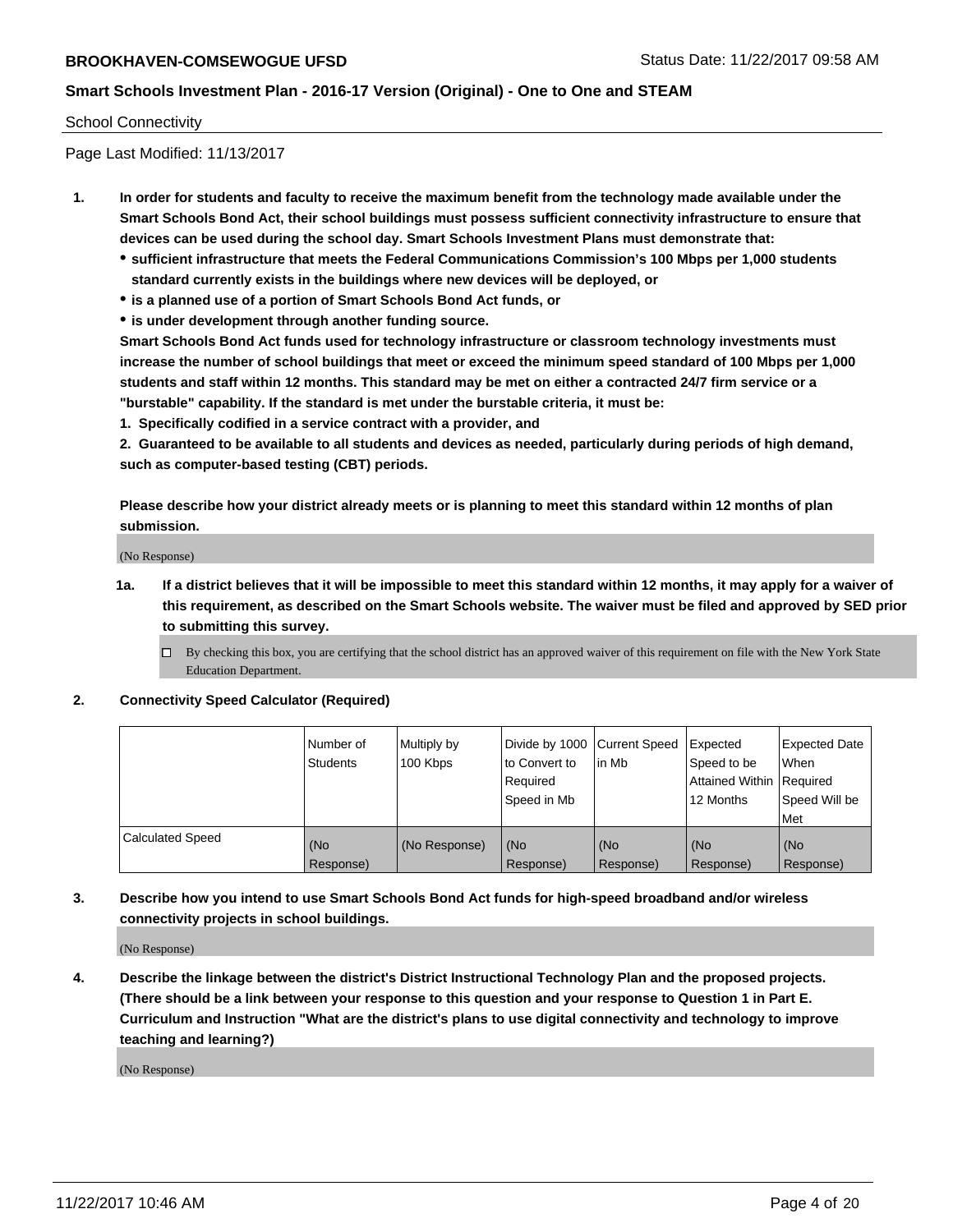#### School Connectivity

Page Last Modified: 11/13/2017

**5. If the district wishes to have students and staff access the Internet from wireless devices within the school building, or in close proximity to it, it must first ensure that it has a robust Wi-Fi network in place that has sufficient bandwidth to meet user demand.**

**Please describe how you have quantified this demand and how you plan to meet this demand.**

(No Response)

**6. As indicated on Page 5 of the guidance, the Office of Facilities Planning will have to conduct a preliminary review of all capital projects, including connectivity projects.**

**Please indicate on a separate row each project number given to you by the Office of Facilities Planning.**

| Project Number |  |
|----------------|--|
|                |  |
| (No Response)  |  |

**7. Certain high-tech security and connectivity infrastructure projects may be eligible for an expedited review process as determined by the Office of Facilities Planning.**

**Was your project deemed eligible for streamlined review?**

(No Response)

**8. Include the name and license number of the architect or engineer of record.**

| <b>Name</b>   | License Number |
|---------------|----------------|
| (No Response) | (No Response)  |

**9. If you are submitting an allocation for School Connectivity complete this table.**

**Note that the calculated Total at the bottom of the table must equal the Total allocation for this category that you entered in the SSIP Overview overall budget.** 

|                                            | Sub-          |
|--------------------------------------------|---------------|
|                                            | Allocation    |
| Network/Access Costs                       | (No Response) |
| <b>Outside Plant Costs</b>                 | (No Response) |
| School Internal Connections and Components | (No Response) |
| <b>Professional Services</b>               | (No Response) |
| Testing                                    | (No Response) |
| <b>Other Upfront Costs</b>                 | (No Response) |
| <b>Other Costs</b>                         | (No Response) |
| Totals:                                    | 0             |

**10. Please detail the type, quantity, per unit cost and total cost of the eligible items under each sub-category. This is especially important for any expenditures listed under the "Other" category. All expenditures must be eligible for tax-exempt financing to be reimbursed through the SSBA. Sufficient detail must be provided so that we can verify this is the case. If you have any questions, please contact us directly through smartschools@nysed.gov. NOTE: Wireless Access Points should be included in this category, not under Classroom Educational Technology,**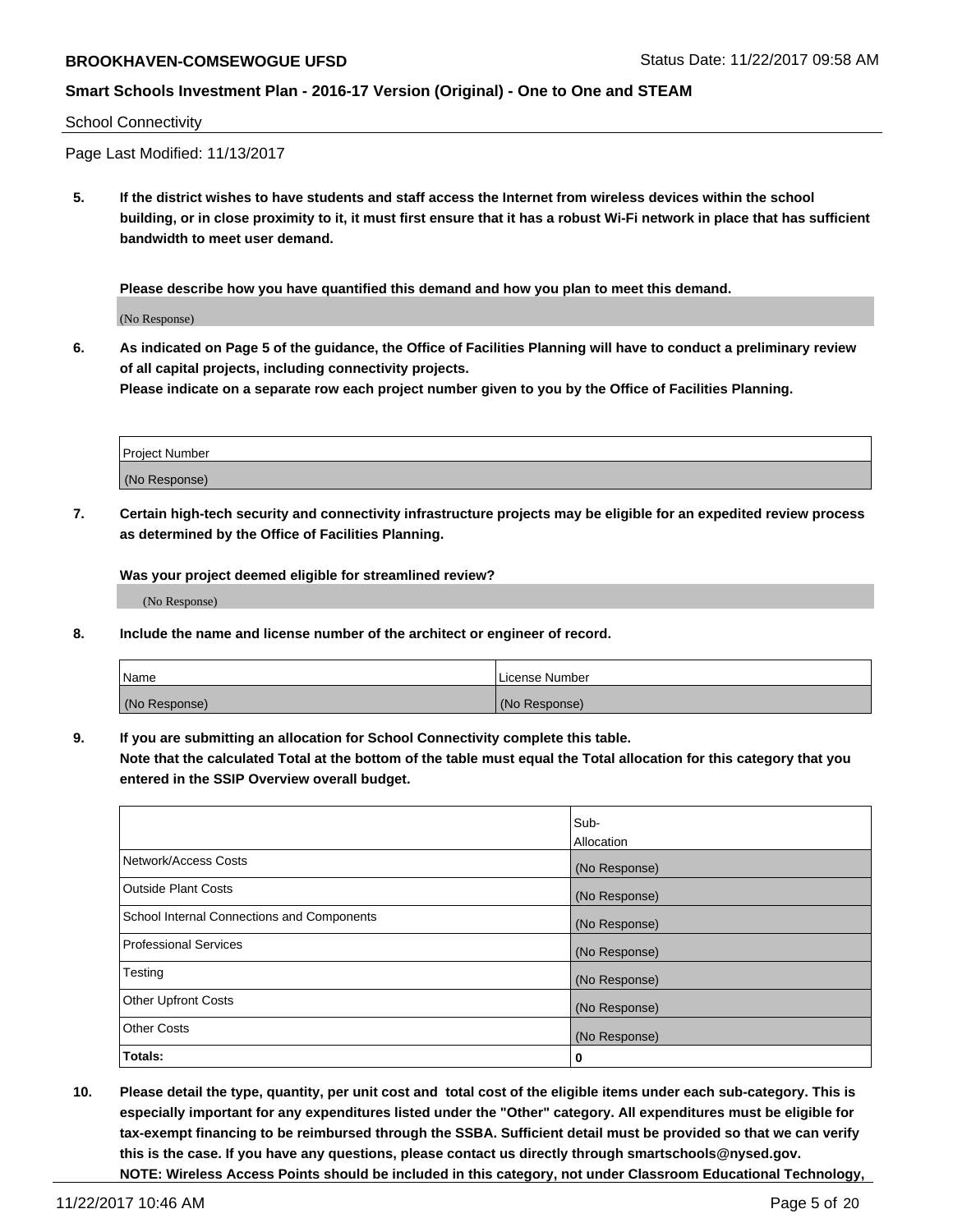School Connectivity

Page Last Modified: 11/13/2017

# **except those that will be loaned/purchased for nonpublic schools. Add rows under each sub-category for additional items, as needed.**

| Select the allowable expenditure | Item to be purchased | Quantity      | Cost per Item | <b>Total Cost</b> |
|----------------------------------|----------------------|---------------|---------------|-------------------|
| type.                            |                      |               |               |                   |
| Repeat to add another item under |                      |               |               |                   |
| each type.                       |                      |               |               |                   |
| (No Response)                    | (No Response)        | (No Response) | (No Response) | (No Response)     |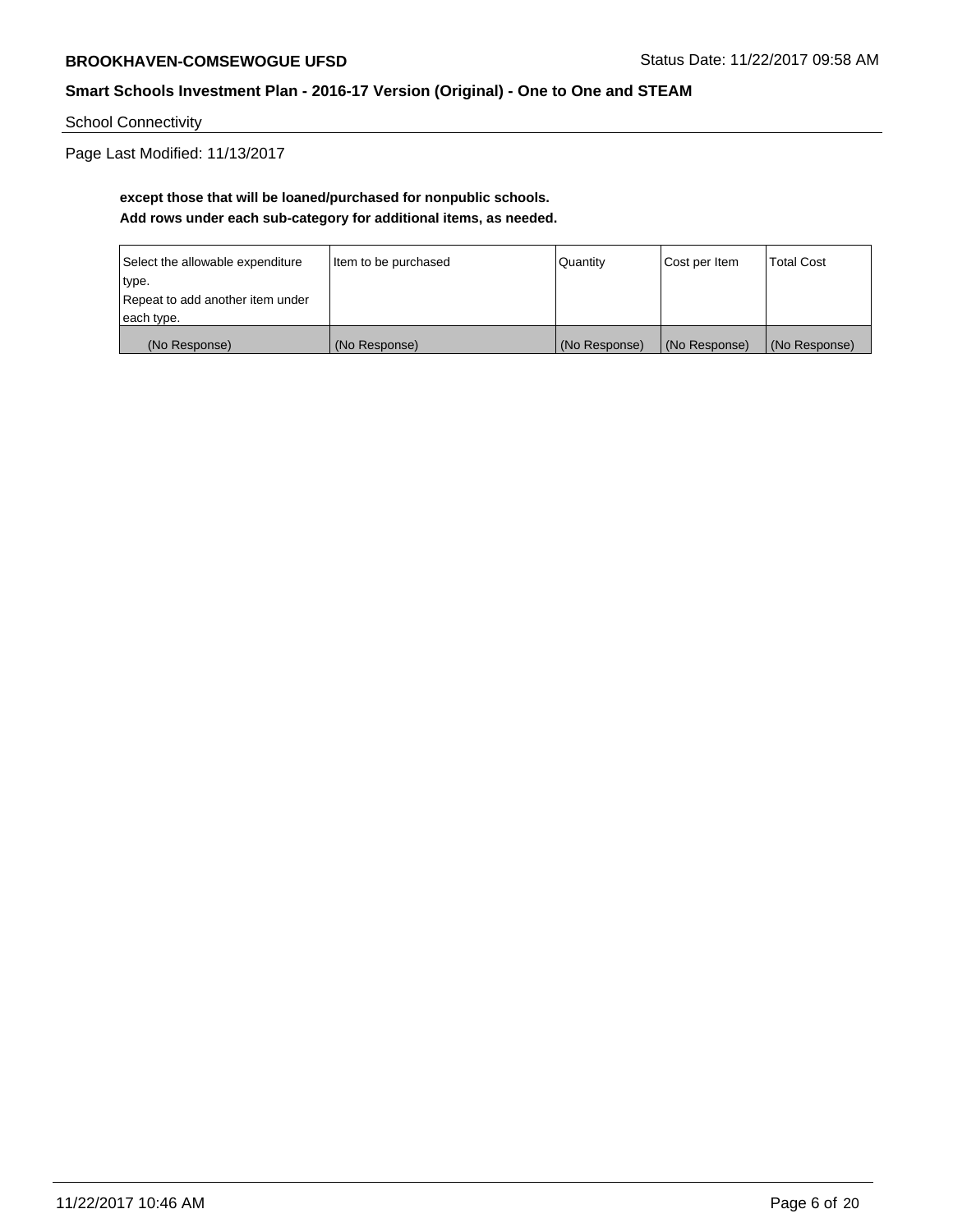Community Connectivity (Broadband and Wireless)

Page Last Modified: 10/19/2017

**1. Describe how you intend to use Smart Schools Bond Act funds for high-speed broadband and/or wireless connectivity projects in the community.**

(No Response)

**2. Please describe how the proposed project(s) will promote student achievement and increase student and/or staff access to the Internet in a manner that enhances student learning and/or instruction outside of the school day and/or school building.**

(No Response)

- **3. Community connectivity projects must comply with all the necessary local building codes and regulations (building and related permits are not required prior to plan submission).**
	- $\Box$  I certify that we will comply with all the necessary local building codes and regulations.
- **4. Please describe the physical location of the proposed investment.**

(No Response)

**5. Please provide the initial list of partners participating in the Community Connectivity Broadband Project, along with their Federal Tax Identification (Employer Identification) number.**

| <b>Project Partners</b> | l Federal ID # |
|-------------------------|----------------|
| (No Response)           | (No Response)  |

**6. If you are submitting an allocation for Community Connectivity, complete this table. Note that the calculated Total at the bottom of the table must equal the Total allocation for this category that you entered in the SSIP Overview overall budget.**

|                                    | Sub-Allocation |
|------------------------------------|----------------|
| Network/Access Costs               | (No Response)  |
| <b>Outside Plant Costs</b>         | (No Response)  |
| <b>Tower Costs</b>                 | (No Response)  |
| <b>Customer Premises Equipment</b> | (No Response)  |
| <b>Professional Services</b>       | (No Response)  |
| Testing                            | (No Response)  |
| <b>Other Upfront Costs</b>         | (No Response)  |
| <b>Other Costs</b>                 | (No Response)  |
| Totals:                            | 0              |

**7. Please detail the type, quantity, per unit cost and total cost of the eligible items under each sub-category. This is especially important for any expenditures listed under the "Other" category. All expenditures must be capital-bond eligible to be reimbursed through the SSBA. If you have any questions, please contact us directly through smartschools@nysed.gov.**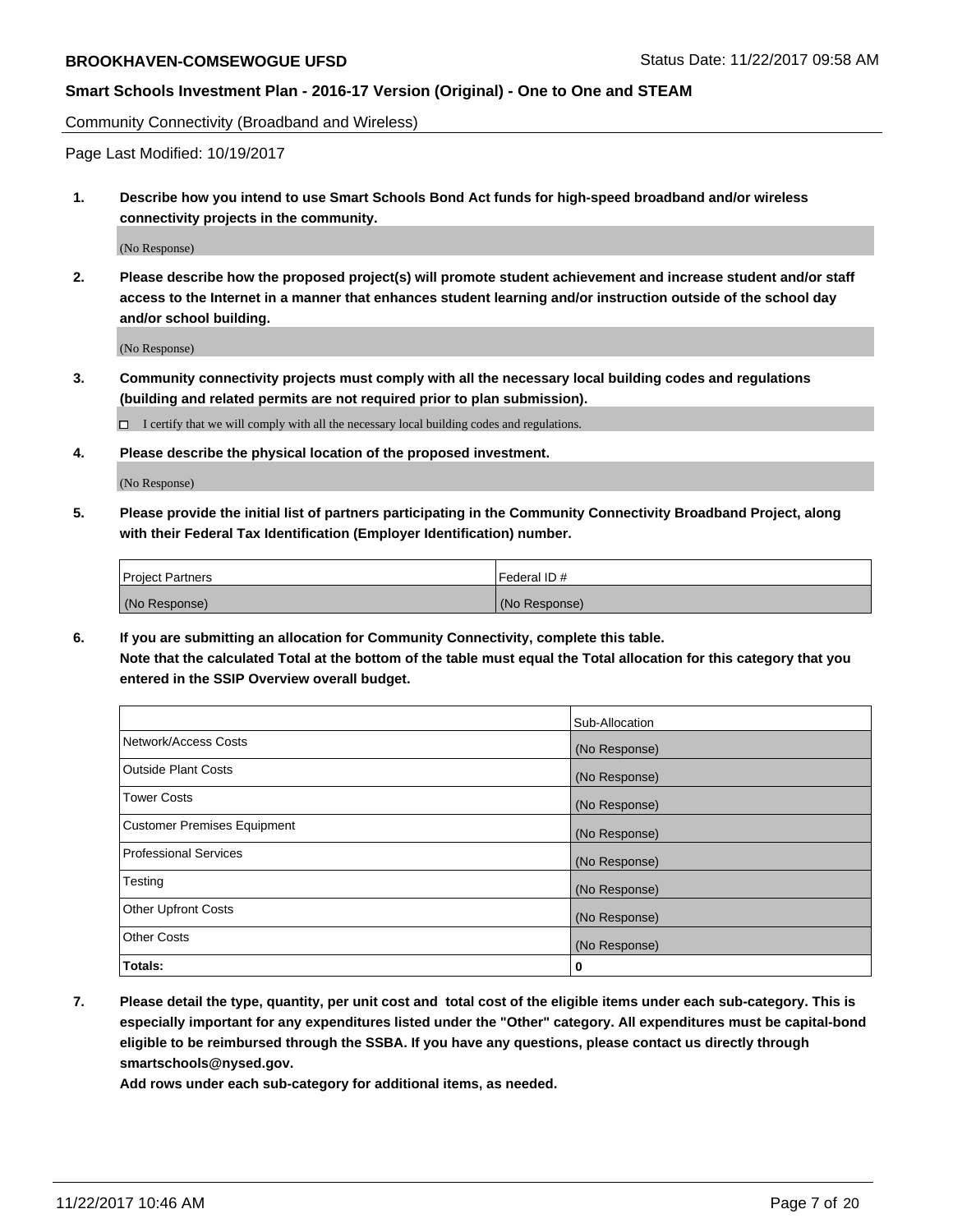Community Connectivity (Broadband and Wireless)

Page Last Modified: 10/19/2017

| Select the allowable expenditure<br>type.<br>Repeat to add another item under<br>each type. | Item to be purchased | Quantity      | Cost per Item | <b>Total Cost</b> |
|---------------------------------------------------------------------------------------------|----------------------|---------------|---------------|-------------------|
| (No Response)                                                                               | (No Response)        | (No Response) | (No Response) | (No Response)     |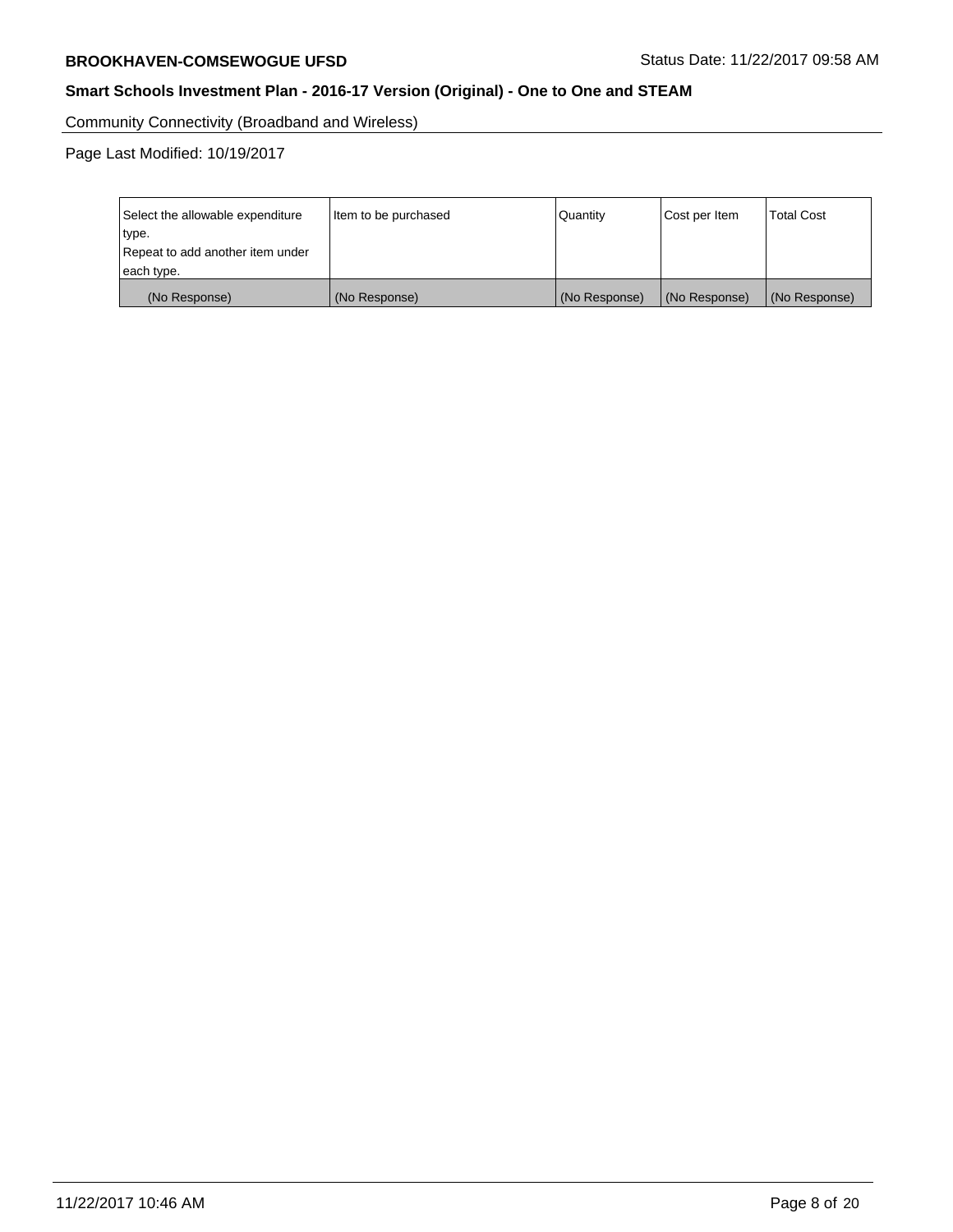#### Classroom Learning Technology

Page Last Modified: 11/22/2017

**1. In order for students and faculty to receive the maximum benefit from the technology made available under the Smart Schools Bond Act, their school buildings must possess sufficient connectivity infrastructure to ensure that devices can be used during the school day. Smart Schools Investment Plans must demonstrate that sufficient infrastructure that meets the Federal Communications Commission's 100 Mbps per 1,000 students standard currently exists in the buildings where new devices will be deployed, or is a planned use of a portion of Smart Schools Bond Act funds, or is under development through another funding source.**

**Smart Schools Bond Act funds used for technology infrastructure or classroom technology investments must increase the number of school buildings that meet or exceed the minimum speed standard of 100 Mbps per 1,000 students and staff within 12 months. This standard may be met on either a contracted 24/7 firm service or a "burstable" capability. If the standard is met under the burstable criteria, it must be:**

**1. Specifically codified in a service contract with a provider, and**

**2. Guaranteed to be available to all students and devices as needed, particularly during periods of high demand, such as computer-based testing (CBT) periods.**

**Please describe how your district already meets or is planning to meet this standard within 12 months of plan submission.**

**The District has upgraded and is in the process of upgrading necessary infrastructure components, such as its firewall, core main building switches, server farm, and fail-over capabilities to live back-ups. In addition the district currently provides bandwidth of 900Mbps, which will meet this standard.**

- **1a. If a district believes that it will be impossible to meet this standard within 12 months, it may apply for a waiver of this requirement, as described on the Smart Schools website. The waiver must be filed and approved by SED prior to submitting this survey.**
	- $\Box$  By checking this box, you are certifying that the school district has an approved waiver of this requirement on file with the New York State Education Department.

#### **2. Connectivity Speed Calculator (Required)**

|                         | l Number of | Multiply by |               | Divide by 1000 Current Speed Expected |                          | Expected Date        |
|-------------------------|-------------|-------------|---------------|---------------------------------------|--------------------------|----------------------|
|                         | Students    | 100 Kbps    | to Convert to | lin Mb                                | Speed to be              | When                 |
|                         |             |             | Reauired      |                                       | Attained Within Required |                      |
|                         |             |             | Speed in Mb   |                                       | 12 Months                | Speed Will be        |
|                         |             |             |               |                                       |                          | Met                  |
| <b>Calculated Speed</b> | 3.630       | 363,000     | 363           | 900                                   | Same                     | <b>Currently Met</b> |

**3. If the district wishes to have students and staff access the Internet from wireless devices within the school building, or in close proximity to it, it must first ensure that it has a robust Wi-Fi network in place that has sufficient bandwidth to meet user demand.**

**Please describe how you have quantified this demand and how you plan to meet this demand.**

**The Comsewogue School District has wireless saturation throughout the 6 buildings. There are currently over 240 Aerohive AP230 802.11ac dual radio wireless access points managed over cloud based controllers. We maintain this infrastructure through our existing budget.**

**4. All New York State public school districts are required to complete and submit an Instructional Technology Plan survey to the New York State Education Department in compliance with Section 753 of the Education Law and per Part 100.12 of the Commissioner's Regulations.**

**Districts that include educational technology purchases as part of their Smart Schools Investment Plan must have a submitted and approved Instructional Technology Plan survey on file with the New York State Education Department.**

By checking this box, you are certifying that the school district has an approved Instructional Technology Plan survey on file with the New York State Education Department.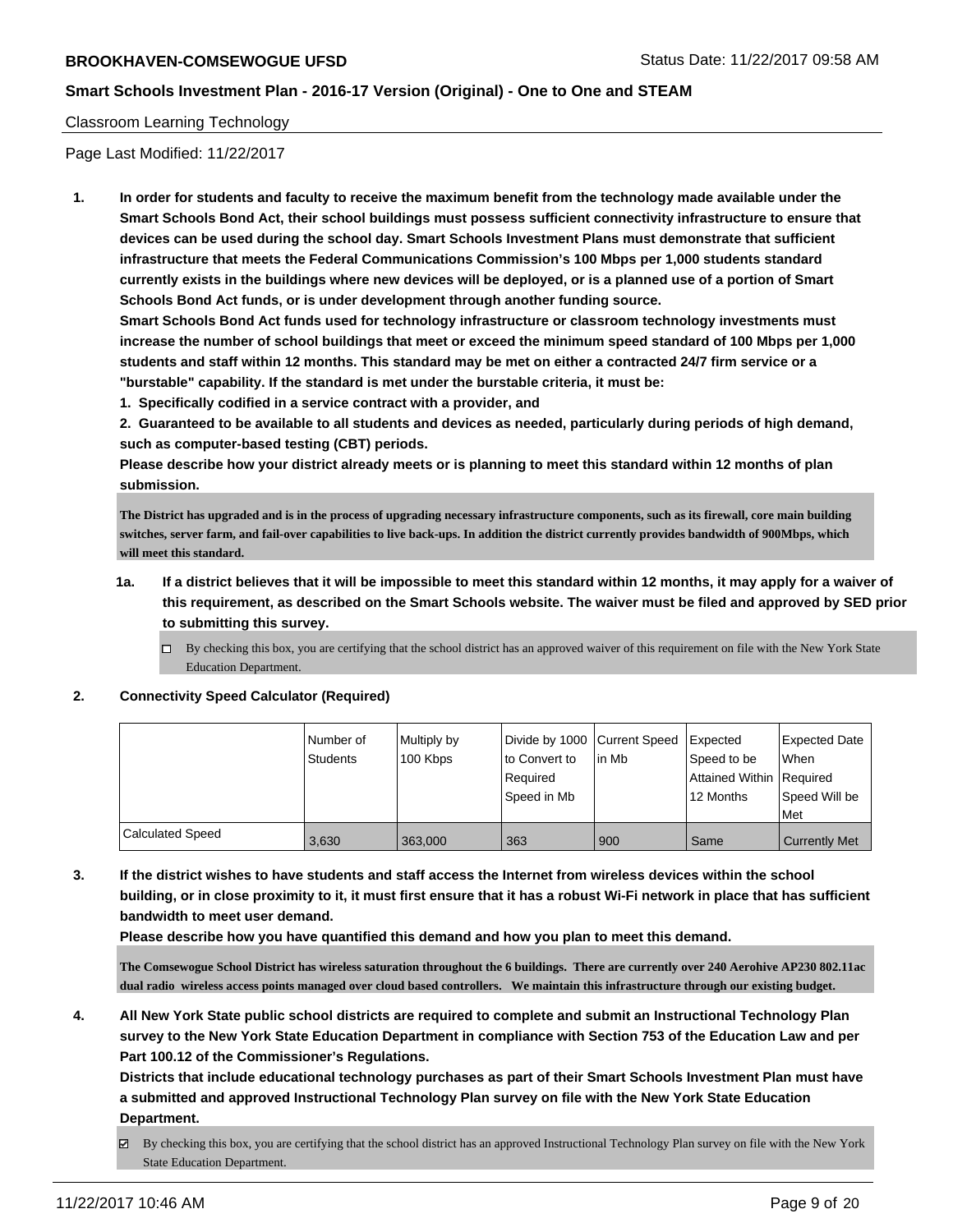## **Smart Schools Investment Plan - 2016-17 Version (Original) - One to One and STEAM**

#### Classroom Learning Technology

Page Last Modified: 11/22/2017

**5. Describe the devices you intend to purchase and their compatibility with existing or planned platforms or systems. Specifically address the adequacy of each facility's electrical, HVAC and other infrastructure necessary to install and support the operation of the planned technology.**

**Chromebooks and STEAM equipment will be purchased and placed in classrooms or computer labs which have existing electrical, wiring and HVAC. We are updating the technology being used with STEAM focused devices and technology.**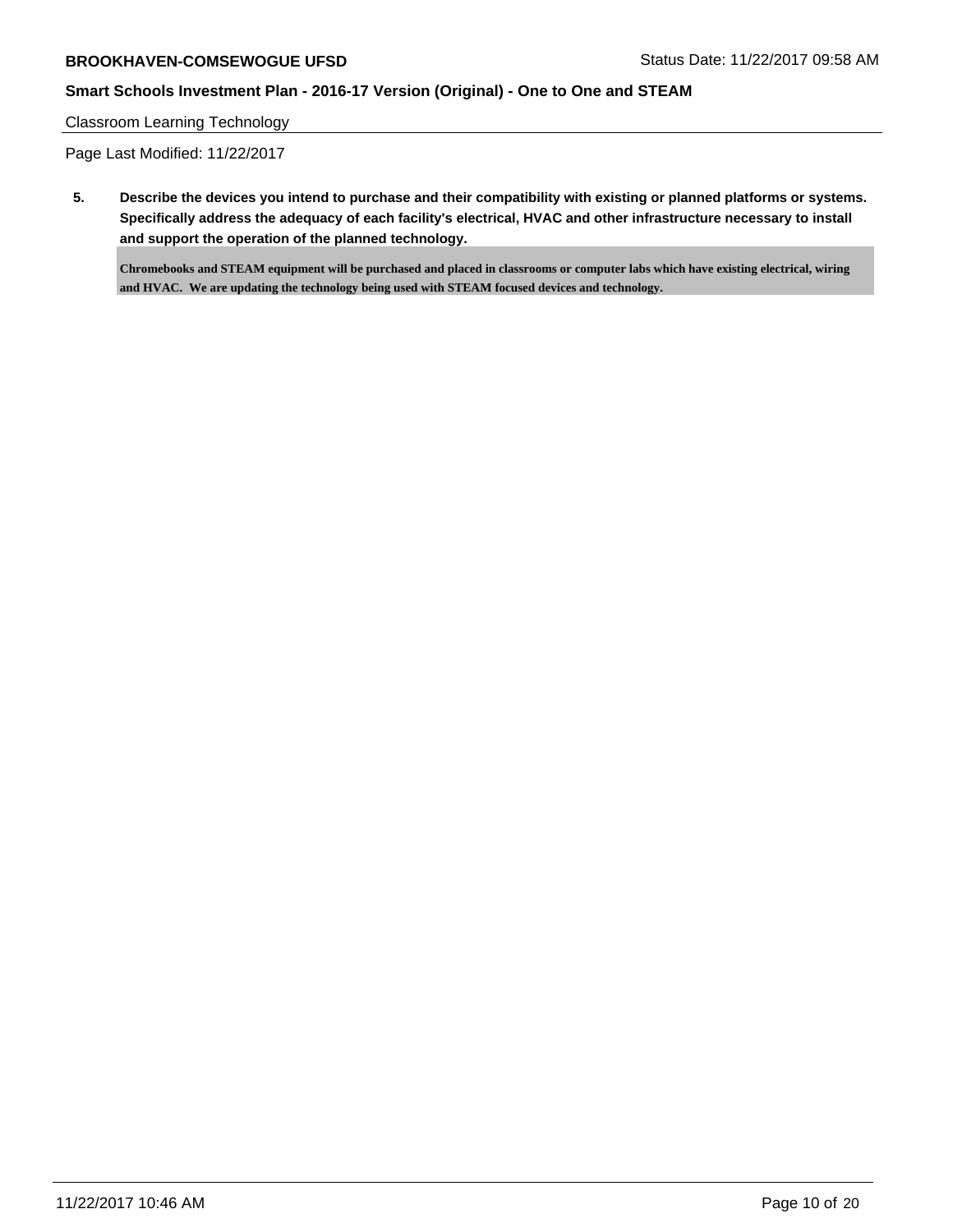#### Classroom Learning Technology

Page Last Modified: 11/22/2017

- **6. Describe how the proposed technology purchases will:**
	- **> enhance differentiated instruction;**
	- **> expand student learning inside and outside the classroom;**
	- **> benefit students with disabilities and English language learners; and**
	- **> contribute to the reduction of other learning gaps that have been identified within the district.**

**The expectation is that districts will place a priority on addressing the needs of students who struggle to succeed in a rigorous curriculum. Responses in this section should specifically address this concern and align with the district's Instructional Technology Plan (in particular Question 2 of E. Curriculum and Instruction: "Does the district's instructional technology plan address the needs of students with disabilities to ensure equitable access to instruction, materials and assessments?" and Question 3 of the same section: "Does the district's instructional technology plan address the provision of assistive technology specifically for students with disabilities to ensure access to and participation in the general curriculum?"**

**Our instructional technology integration plan is designed to meet specific objectives, which further our vision and help to achieve the mission of the Comsewogue School District. The objectives have been selected with intent to position technology as the seamless platform where learning takes place. We will offer all students, general education, special education and English language learners, 21st Century skills and learning opportunities that are independent of time and location. This requires us to rethink every aspect of our education system. It demands that we teach students to be problem solvers and effective collaborators. Students have the opportunity to be actively engaged in their learning through the support of a wide variety of technology infrastructure, computer and device hardware as well as support staff. A big part of our plan is the 1:1 Chromebook initiative throughout the district and now the introduction of STEAM technology tools. We will look critically at our pedagogy and how we can move to more active learning in student-centered classrooms. Students engaged in active learning are making their own meaning and constructing their own knowledge in the process. The role of the teacher shifts from the teacher as the provider of educational services to student-as-worker - "sage on the stage" to the "guide on the side." Technology will be a catalyst in this move to student-centered learning. All of our planning, teaching, and assessing is centered around the needs and abilities of students. We will provide a learning environment that supports the strengths and needs of individual learners, preparing students to be college and career ready. Technology enables teachers to provide students with resources to meet their individual learning styles. 1:1 Chromebooks and STEAM labs in all of our schools will allow students to construct knowledge through exploration. We are also implementing a consortium model within our high school which will be supported by collaborative and exploratory technology tools. These goals and initiatives will dramatically change the way we teach and the way students learn and open the door to a collaborative environment and a true community and global connection.** 

**Our instructional technology integration plan has been designed to meet the needs of all students, especially with regard to students with disabilities, language learning differences, and struggling or at-risk students.** 

**Currently, all students at the high school level and the vast majority at the middle school level, including English language learners and students with disabilities, use Chromebooks. Special features and applications for the Chromebooks allow for English language learners and students with disabilities to fully participate in their education, access the curriculum, and demonstrate their knowledge. Students with learning disabilities and a variety of other disabilities use text-to-speech and speech-to-text applications, voice recognition, and enlarged fonts on a daily basis. "OK Google" and access to various websites assists students with researching and locating information outside of the classroom. Some activities for English language learners and students with disabilities are: building vocabulary through individualized visual dictionaries, differentiating assignments with varied sources and leveled materials, using film clips to engage in vocabulary and comprehension, personalizing apps to best suit needs of each child, taking virtual field trips to build experiences and background knowledge, listening to podcasts to improve comprehension and fluency, communicating online with pen pals in native language and other English language learners, partaking in interactive web quests, video conferencing to practice speaking and listening skills and listening to audio books.**

**General, special education and English language learner teachers currently use a variety of programs to differentiate instruction and provide struggling students with access to the curriculum. Reading A-Z is used to locate material at a student's lexile, thereby ensuring that all students have reading material that they can understand. Various links such as Readability and OpenDyslexic are being used to create documents that are easier to read (without distracting items on the page). The global use of the Chromebooks ensures that students with disabilities and English language learners receive their materials in alternative formats at the same time that other students in the class receive their materials. Additionally, various features of Google Classroom enhance collaboration between all students, as well as students who are homebound (Google hangouts).**

**Special education and English language learner teachers are always included in all professional development activities and PD is also offered**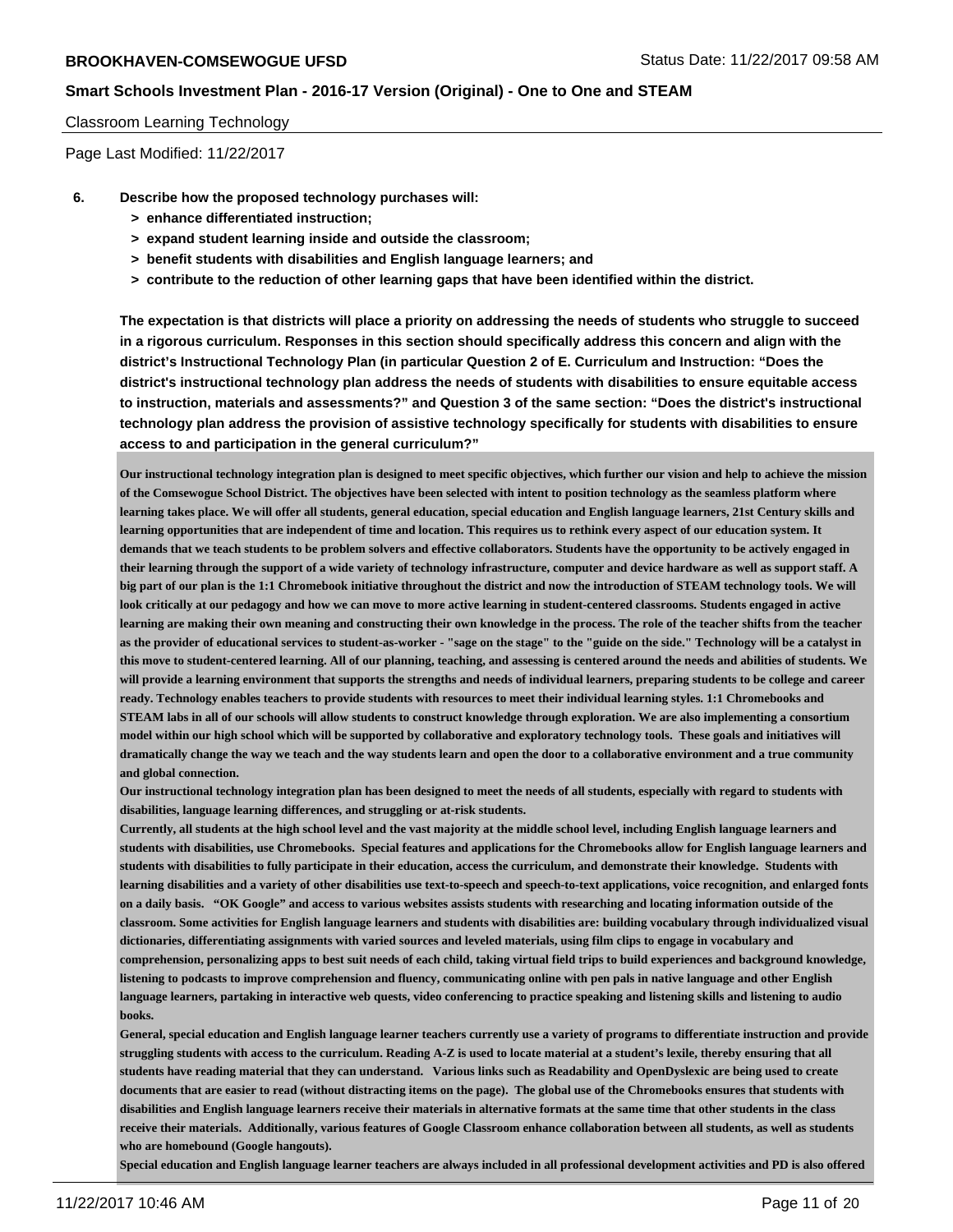Classroom Learning Technology

Page Last Modified: 11/22/2017

**to general education teachers that ensures that all are responsive to the pedagogical needs of all students. This includes all Google Suite/Chromebook training and will include all STEAM training. Teachers in each department and at each grade level collaborate to design instruction that meets the needs of all students and that promotes higher level thinking for all students. Future discussions will focus on how STEAM resources and Chromebooks can assist faculty in continuing to reach these goals.**

**7. Where appropriate, describe how the proposed technology purchases will enhance ongoing communication with parents and other stakeholders and help the district facilitate technology-based regional partnerships, including distance learning and other efforts.**

**We will continue to enhance our students 21st Century skills and learning opportunities that are independent of time and location. These goals and initiatives will dramatically change the way we teach and the way students learn and open the door to a collaborative environment and a true community and global connection. At Comsewogue we use Google for Education (GfE) which allows students to access their information and instructional tools at school or away from any device. With GfE we integrate Google Classroom which makes the connection to these tools even more seamless.**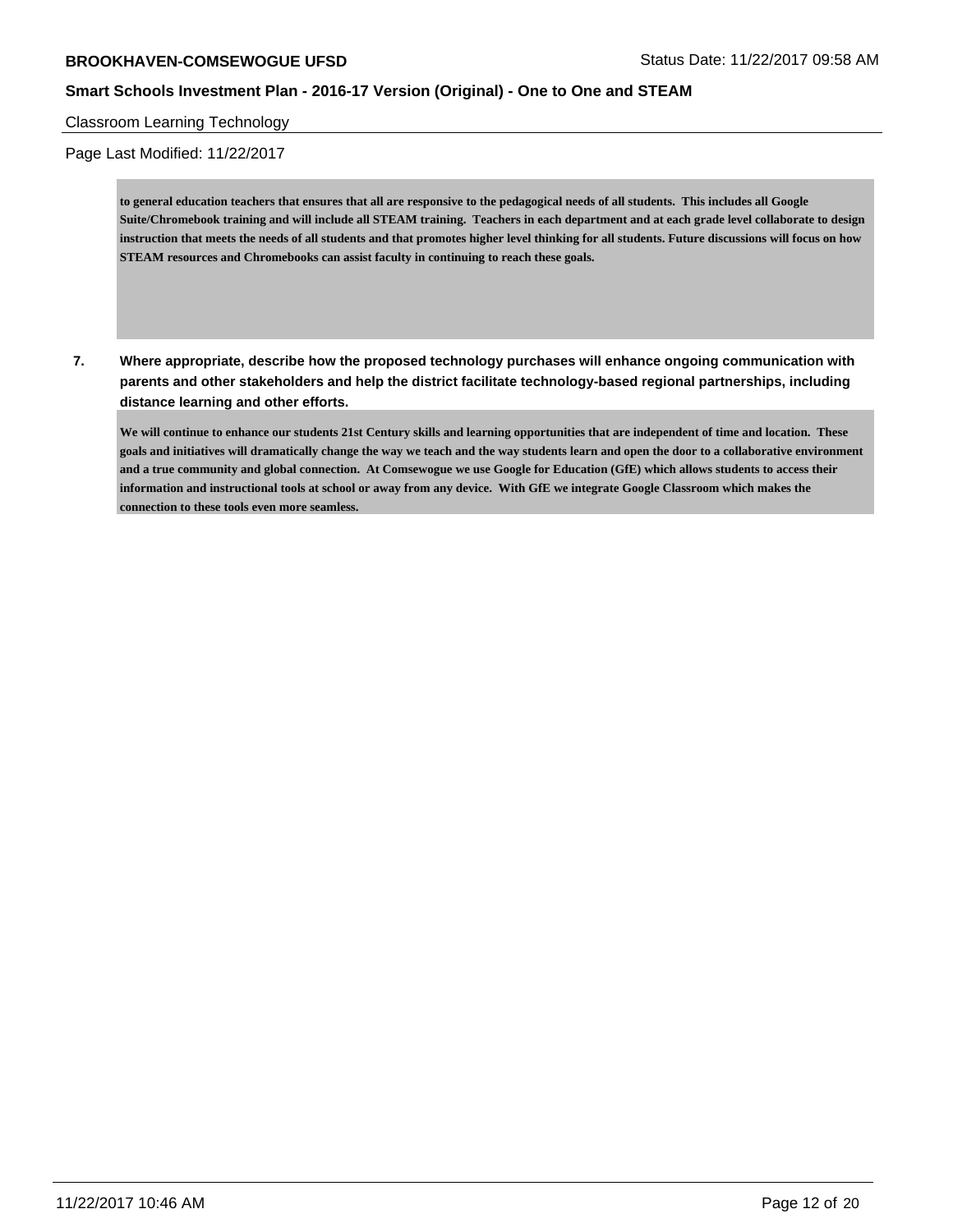#### Classroom Learning Technology

Page Last Modified: 11/22/2017

**8. Describe the district's plan to provide professional development to ensure that administrators, teachers and staff can employ the technology purchased to enhance instruction successfully.**

**Note: This response should be aligned and expanded upon in accordance with your district's response to Question 1 of F. Professional Development of your Instructional Technology Plan: "Please provide a summary of professional development offered to teachers and staff, for the time period covered by this plan, to support technology to enhance teaching and learning. Please include topics, audience and method of delivery within your summary."**

**Professional Development - At Comsewogue we have a dedicated Technology Integration Specialist working with administrators and teachers delivering workshops, push-in sessions and one on one appointments. We also have our Library Media Specialist working in their buildings with teachers on technology project planning. The Teacher Integration Specialist, Library Media Specialists and the Instructional Technology administrator work closely to plan and integrate technology throughout the curriculum.**

**PD offerings will include:**

**EdPuzzle - Flipped Learning Videos - Flipped Learning is a new concept that allows students to learn the material via online video and then have more time to practice it in class. You can also have online discussions. You don't have to flip everything, maybe just a unit, or a particular assignment. YouTube and EdPuzzle. Come see what it's all about!**

**BrainPop - Come explore some exciting new features included in Comsewogue's Brainpop subscription. BrainPop has more content for teachers to use directly in their classroom, with assessments and activities to accompany every video and topic.**

**Creating your Own Content Videos - You don't need to have expensive or complicated software to make your own videos for your class. With a simple microphone and a device you can make your own videos for your students to use as a review, absent, or for a flipped learning model. Come see how easy it is to begin!** 

**Kahoot, Quizizz and Plickers - As teachers, we are always looking for quick instant feedback from our students. Kahoot is a great way to make that process fun and engaging. Quizziz is similar to Kahoot but you can have the students complete it for homework. Plickers is a student response system that works with only one device for the class. Come check them all out.**

**Quizlet For Studying - Want to create study or vocabulary lists for students? Want to easily turn them into a review game or quiz. No worries - Quizlet can do both! Quizlet is a free website that gives you the power to have students review vocabulary that you designate or create their own. Check out Quizlet at this workshop**

**EdTech Resources: What's new and Exciting! - On the web there are so many tools out there, how do you find the best ones and stay on top of them all? Fear not, if you come to this workshop you will learn the best ones for your grade-level or content area.**

**Wizer.Me Worksheet and Other Cool Tools - Wizer.Me is a free tool for teachers to make cool, interactive online worksheets for their students. Interactive resources online can provide your students a blended learning experience without a lot of legwork in advance. In addition, complimentary tools and apps will be explored in conjunction with Wizer and Google Apps for Education. Participations will see the benefit of making their worksheets, quizzes and assessments digital and interactive.**

**Google Hangouts and Virtual Field Trips - Want to take a virtual field trip? Want to connect with an expert in the field or a book author? What about connecting to a random classroom in the United States to learn about them and where they are from? Google Hangouts is a free, fast and easy way to accomplish these goals.**

**Chromebooks and Getting the Most of Google Chrome - Are you and/or your students using Chromebooks in the classroom? Want to know all the tips, tricks and best practices for using Chromebooks in the Classroom? Come to this workshop where we will explore the best ways to leverage chromebooks in the classroom as well as apps and extensions you can install to improve the functionality of Chrome and the Chromebook**

**Google Classroom and Google Drive - Google Classroom is quickly becoming a must-have tool for teachers. Come to this workshop to see the best ways to use this tool and leverage Google Drive to help foster collaboration and student workflow. In addition, we will explore best practices, tips and tricks and few other add-ons and apps that make Google Classroom even better.**

**Google Forms - Collect Data and Make Quizzes in a Few Easy Steps - Google Forms is one of the most powerful tools in the Google Apps suite. You can use it to collect data from others or give a quiz to your students. All data is collected automatically in a spreadsheet. In this workshop, we will make several types of forms and explore some of the great add-ons, like flubaroo, and others so you can get the most of Google Forms. Come ready with some ideas so we can help develop them during the session.** 

**The New Google Sites- Looking to make a Google Site for your Teacher webpage, the new Google Sites is a great tool. It's fast and easy. It leverages the power of Google Drive, Calendar, YouTube and others to bring you great tools to make your website dynamic and easy to update.**

**Gmail, Contacts, Google Calendar - The Exciting Transition from Outlook - Gmail, Contacts, Google Calendar will allow everyone to have everything in one place. No longer will you need two accounts as single-sign-on will seamlessly allow users to be able to use your email and**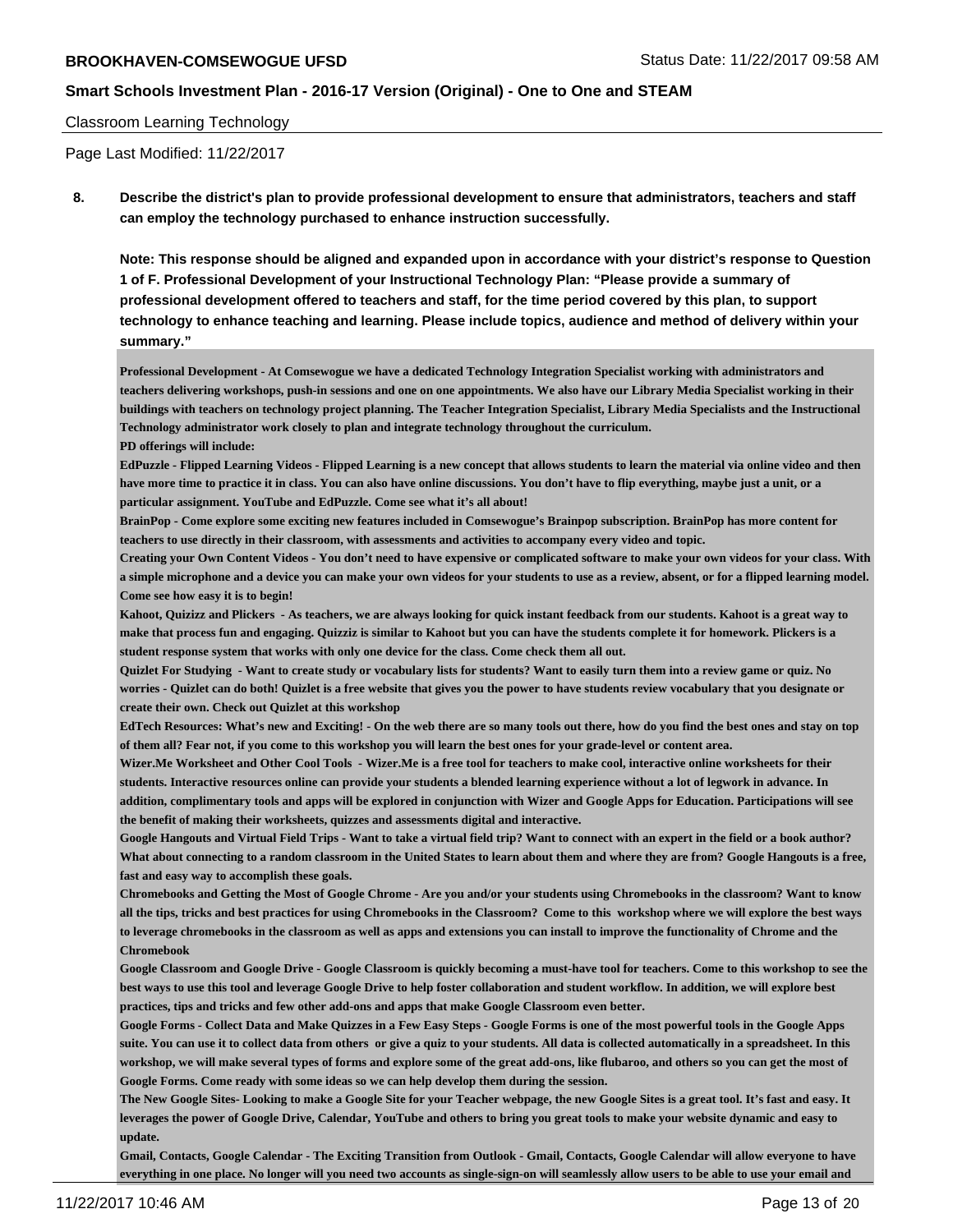#### Classroom Learning Technology

Page Last Modified: 11/22/2017

**calendar alongside Google Drive, Sites and Classroom. Gmail has some great features that helps categorize email and reduce the clutter. With Google Calendar you can share your calendars with colleagues or students for assignments. Having your contacts setup in Gmail will help you be able to email others and students easily. Come to this workshop so you will be ready for the exciting transition! NEWSELA: Reading for Lexile Levels - Starting this year, Comsewogue has purchased a subscription to NEWSELA! Newsela is a fantastic reading comprehension website that curates news daily articles and rewrites them at different lexile levels for the students. It also has guided questions for each article and allows you to create your own class and monitor student progress. Come check it out! Learning A-Z: RazKids, Science, ETC - Comsewogue now has a Learning A-Z subscription for all elementary and middle school teachers. This expands upon the popular RazKids tool and gives more options for teachers to assign readings and monitor student progress. Come see how you can use Learning A-Z in your classroom today!**

**9. Districts must contact the SUNY/CUNY teacher preparation program that supplies the largest number of the district's new teachers to request advice on innovative uses and best practices at the intersection of pedagogy and educational technology.**

By checking this box, you certify that you have contacted the SUNY/CUNY teacher preparation program that supplies the largest number of your new teachers to request advice on these issues.

**9a. Please enter the name of the SUNY or CUNY Institution that you contacted.**

SUNY Stony Brook

**9b. Enter the primary Institution phone number.**

631-632-7067

**9c. Enter the name of the contact person with whom you consulted and/or will be collaborating with on innovative uses of technology and best practices.**

Dr. Craig Markson

**10. A district whose Smart Schools Investment Plan proposes the purchase of technology devices and other hardware must account for nonpublic schools in the district.**

**Are there nonpublic schools within your school district?**

Yes

 $\square$  No

**10a. Describe your plan to loan purchased hardware to nonpublic schools within your district. The plan should use your district's nonpublic per-student loan amount calculated below, within the framework of the guidance. Please enter the date by which nonpublic schools must request classroom technology items. Also, specify in your response the devices that the nonpublic schools have requested, as well as in the in the Budget and the Expenditure Table at the end of the page.**

Comsewogue met with Sunshine Prevention Center and based on the formula calculated that Sunshine Prevention Center would be entitled to \$1250.00. We consulted with them and based on the discussion Sunshine Prevention Center determined they would like to have two mounted Smart TVs to be used to connect devices and allow the students/teachers pull up information to share in the classrooms to be used for instruction. Sunshine Prevention will be required to request the device by June 1st annually. The North Shore Christian School closed.

We have included the enrollment for this school in the Nonpublic Classroom Technology Loan Calculator, however, due to meeting the \$250 maximum, the total nonpublic loan is based only off the remaining, existing school.

**10b. A final Smart Schools Investment Plan cannot be approved until school authorities have adopted regulations specifying the date by which requests from nonpublic schools for the purchase and loan of Smart Schools Bond Act classroom technology must be received by the district.**

 $\boxtimes$  By checking this box, you certify that you have such a plan and associated regulations in place that have been made public.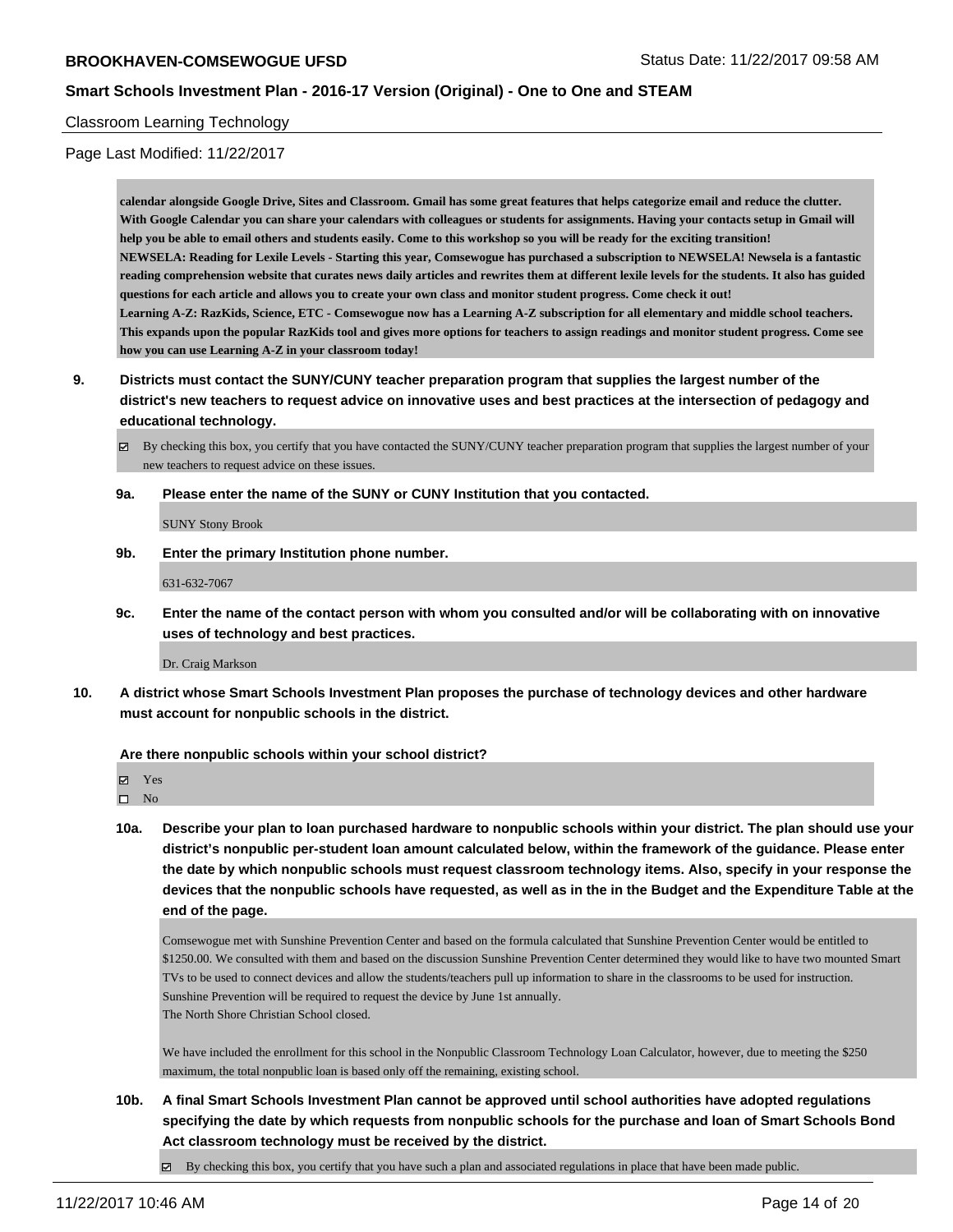#### Classroom Learning Technology

Page Last Modified: 11/22/2017

#### **11. Nonpublic Classroom Technology Loan Calculator**

**The Smart Schools Bond Act provides that any Classroom Learning Technology purchases made using Smart Schools funds shall be lent, upon request, to nonpublic schools in the district. However, no school district shall be required to loan technology in amounts greater than the total obtained and spent on technology pursuant to the Smart Schools Bond Act and the value of such loan may not exceed the total of \$250 multiplied by the nonpublic school enrollment in the base year at the time of enactment.**

**See:**

**http://www.p12.nysed.gov/mgtserv/smart\_schools/docs/Smart\_Schools\_Bond\_Act\_Guidance\_04.27.15\_Final.pdf.**

|                                       | 1. Classroom<br>Technology<br>Sub-allocation | 12. Public<br>l Enrollment<br>$(2014-15)$ | l 3. Nonpublic<br>Enrollment<br>(2014-15) | l 4. Sum of<br>Public and<br>Nonpublic<br>Enrollment | 15. Total Per<br>Pupil Sub-<br>I allocation | 6. Total<br>  Nonpublic Loan  <br>Amount |
|---------------------------------------|----------------------------------------------|-------------------------------------------|-------------------------------------------|------------------------------------------------------|---------------------------------------------|------------------------------------------|
| Calculated Nonpublic Loan<br>l Amount | 809,435                                      | 3.670                                     | 52                                        | 3.722                                                | 250                                         | 1.250                                    |

**12. To ensure the sustainability of technology purchases made with Smart Schools funds, districts must demonstrate a long-term plan to maintain and replace technology purchases supported by Smart Schools Bond Act funds. This sustainability plan shall demonstrate a district's capacity to support recurring costs of use that are ineligible for Smart Schools Bond Act funding such as device maintenance, technical support, Internet and wireless fees, maintenance of hotspots, staff professional development, building maintenance and the replacement of incidental items. Further, such a sustainability plan shall include a long-term plan for the replacement of purchased devices and equipment at the end of their useful life with other funding sources.**

 $\boxtimes$  By checking this box, you certify that the district has a sustainability plan as described above.

**13. Districts must ensure that devices purchased with Smart Schools Bond funds will be distributed, prepared for use, maintained and supported appropriately. Districts must maintain detailed device inventories in accordance with generally accepted accounting principles.**

By checking this box, you certify that the district has a distribution and inventory management plan and system in place.

**14. If you are submitting an allocation for Classroom Learning Technology complete this table. Note that the calculated Total at the bottom of the table must equal the Total allocation for this category that you entered in the SSIP Overview overall budget.**

|                          | Sub-Allocation |
|--------------------------|----------------|
| Interactive Whiteboards  | (No Response)  |
| <b>Computer Servers</b>  | (No Response)  |
| <b>Desktop Computers</b> | (No Response)  |
| <b>Laptop Computers</b>  | 921,040        |
| <b>Tablet Computers</b>  | (No Response)  |
| <b>Other Costs</b>       | 888,395        |
| Totals:                  | 1,809,435      |

**15. Please detail the type, quantity, per unit cost and total cost of the eligible items under each sub-category. This is especially important for any expenditures listed under the "Other" category. All expenditures must be capital-bond eligible to be reimbursed through the SSBA. If you have any questions, please contact us directly through smartschools@nysed.gov.**

**Please specify in the "Item to be Purchased" field which specific expenditures and items are planned to meet the**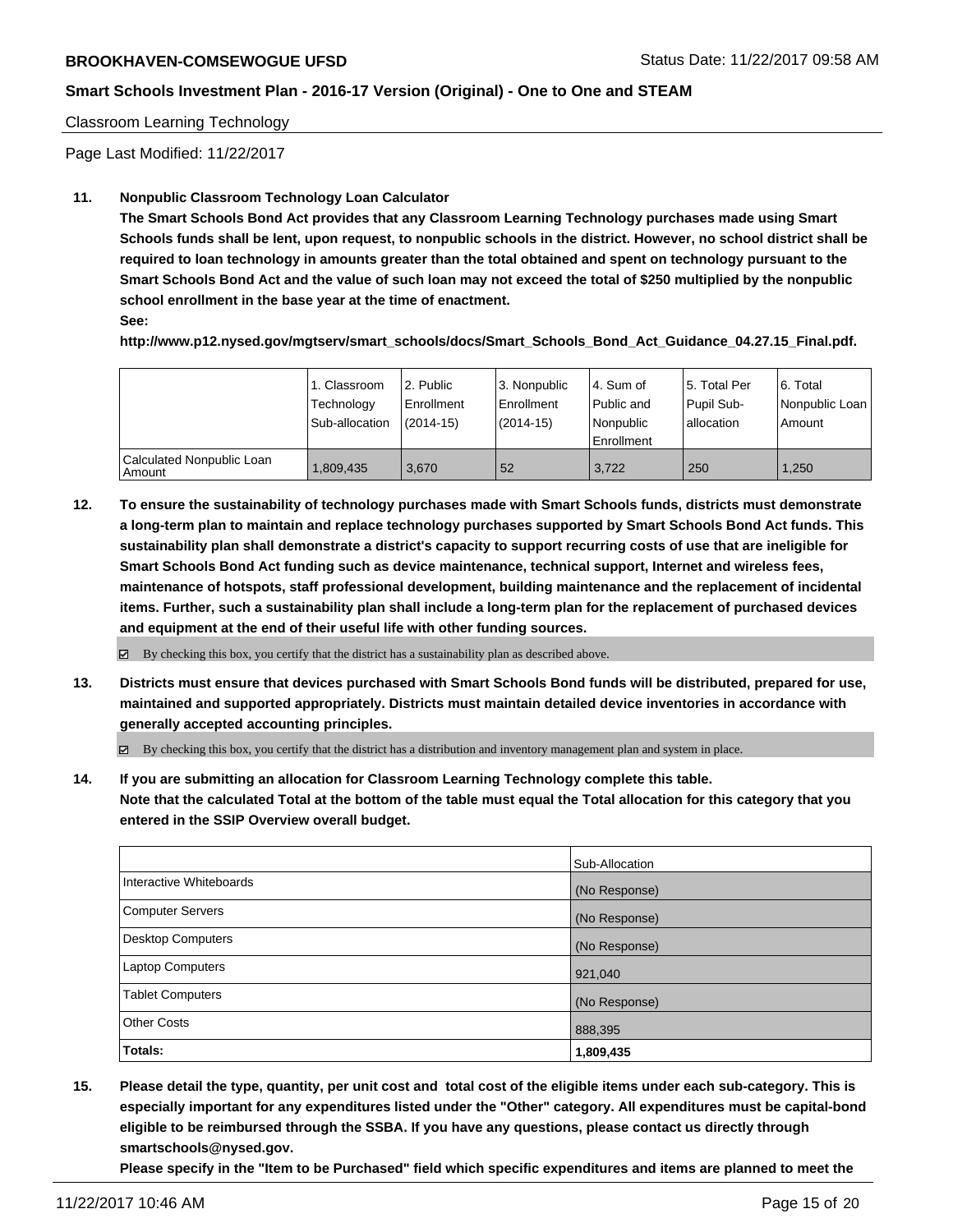## Classroom Learning Technology

Page Last Modified: 11/22/2017

**district's nonpublic loan requirement, if applicable. NOTE: Wireless Access Points that will be loaned/purchased for nonpublic schools should ONLY be included in this category, not under School Connectivity, where public school districts would list them. Add rows under each sub-category for additional items, as needed.**

| Select the allowable expenditure | Item to be Purchased               | Quantity | Cost per Item | <b>Total Cost</b> |
|----------------------------------|------------------------------------|----------|---------------|-------------------|
| type.                            |                                    |          |               |                   |
| Repeat to add another item under |                                    |          |               |                   |
| each type.                       |                                    |          |               |                   |
| <b>Laptop Computers</b>          | <b>ACER R751t Chromebooks</b>      | 2,320    | 397           | 921,040           |
| <b>Other Costs</b>               | Bretford 36U Charging Carts        | 121      | 1,825         | 220,825           |
| <b>Other Costs</b>               | <b>Makerbot 3D Printers</b>        | 12       | 3,000         | 36,000            |
| <b>Other Costs</b>               | <b>HP Sprout</b>                   | 90       | 3,200         | 288,000           |
| <b>Other Costs</b>               | <b>VR Stations - HTC Vive</b>      | 30       | 786           | 23,580            |
| <b>Other Costs</b>               | Smart TV 55 Inch for Non PUB       | 1        | 1,250         | 1,250             |
| <b>Other Costs</b>               | Google Expedition                  | 19       | 9,500         | 180,500           |
| <b>Other Costs</b>               | <b>Chromebook License and Fees</b> | 2,320    | 30            | 69,600            |
| <b>Other Costs</b>               | <b>GTX Backpack</b>                | 30       | 2,288         | 68,640            |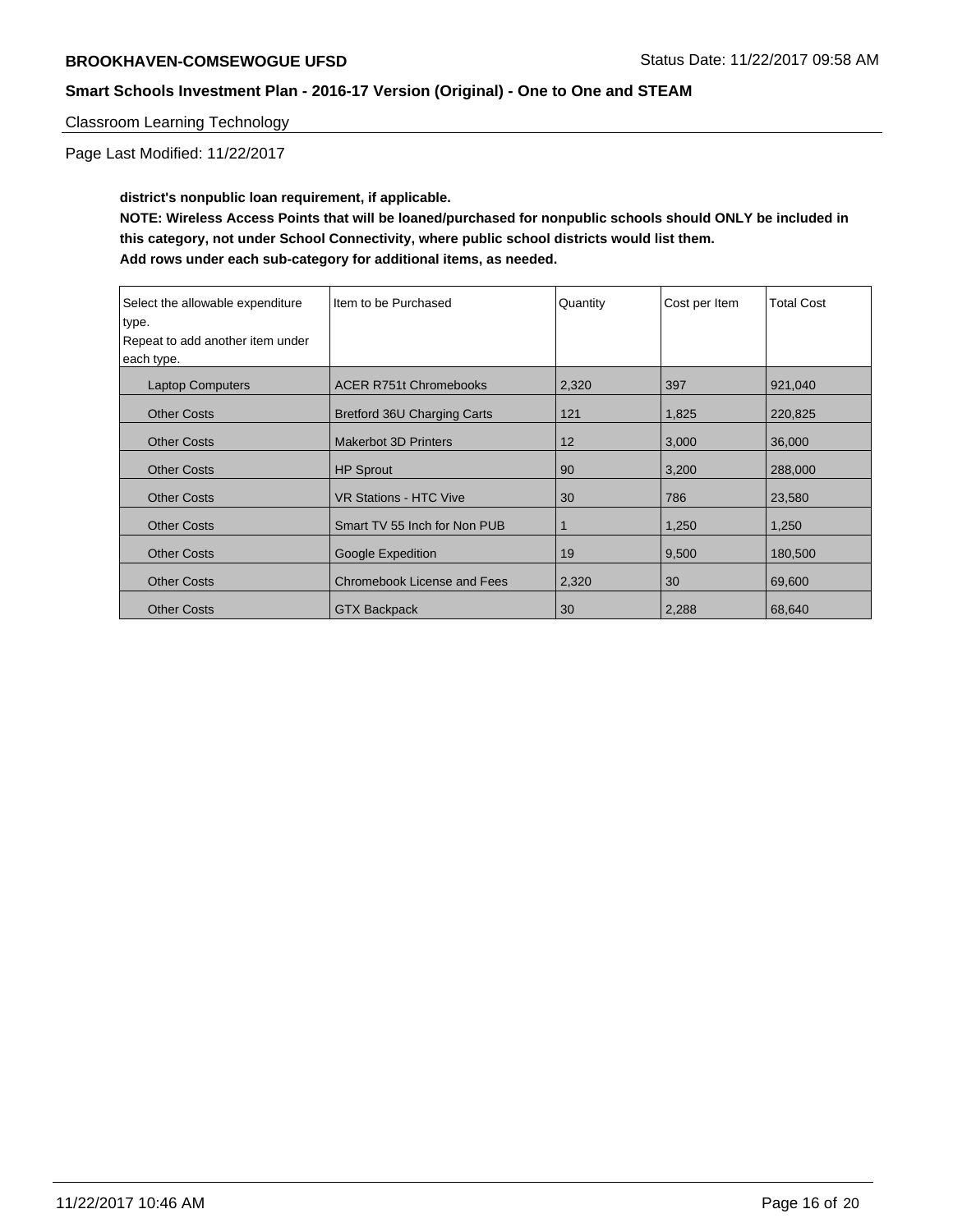#### Pre-Kindergarten Classrooms

Page Last Modified: 11/09/2017

**1. Provide information regarding how and where the district is currently serving pre-kindergarten students and justify the need for additional space with enrollment projections over 3 years.**

(No Response)

- **2. Describe the district's plan to construct, enhance or modernize education facilities to accommodate prekindergarten programs. Such plans must include:**
	- **Specific descriptions of what the district intends to do to each space;**
	- **An affirmation that pre-kindergarten classrooms will contain a minimum of 900 square feet per classroom;**
	- **The number of classrooms involved;**
	- **The approximate construction costs per classroom; and**

**- Confirmation that the space is district-owned or has a long-term lease that exceeds the probable useful life of the improvements.**

(No Response)

**3. Smart Schools Bond Act funds may only be used for capital construction costs. Describe the type and amount of additional funds that will be required to support ineligible ongoing costs (e.g. instruction, supplies) associated with any additional pre-kindergarten classrooms that the district plans to add.**

(No Response)

**4. All plans and specifications for the erection, repair, enlargement or remodeling of school buildings in any public school district in the State must be reviewed and approved by the Commissioner. Districts that plan capital projects using their Smart Schools Bond Act funds will undergo a Preliminary Review Process by the Office of Facilities Planning.**

**Please indicate on a separate row each project number given to you by the Office of Facilities Planning.**

| Project Number |  |
|----------------|--|
| (No Response)  |  |

**5. If you have made an allocation for Pre-Kindergarten Classrooms, complete this table.**

**Note that the calculated Total at the bottom of the table must equal the Total allocation for this category that you entered in the SSIP Overview overall budget.**

|                                          | Sub-Allocation |
|------------------------------------------|----------------|
| Construct Pre-K Classrooms               | (No Response)  |
| Enhance/Modernize Educational Facilities | (No Response)  |
| <b>Other Costs</b>                       | (No Response)  |
| <b>Totals:</b>                           | 0              |

**6. Please detail the type, quantity, per unit cost and total cost of the eligible items under each sub-category. This is especially important for any expenditures listed under the "Other" category. All expenditures must be capital-bond eligible to be reimbursed through the SSBA. If you have any questions, please contact us directly through smartschools@nysed.gov.**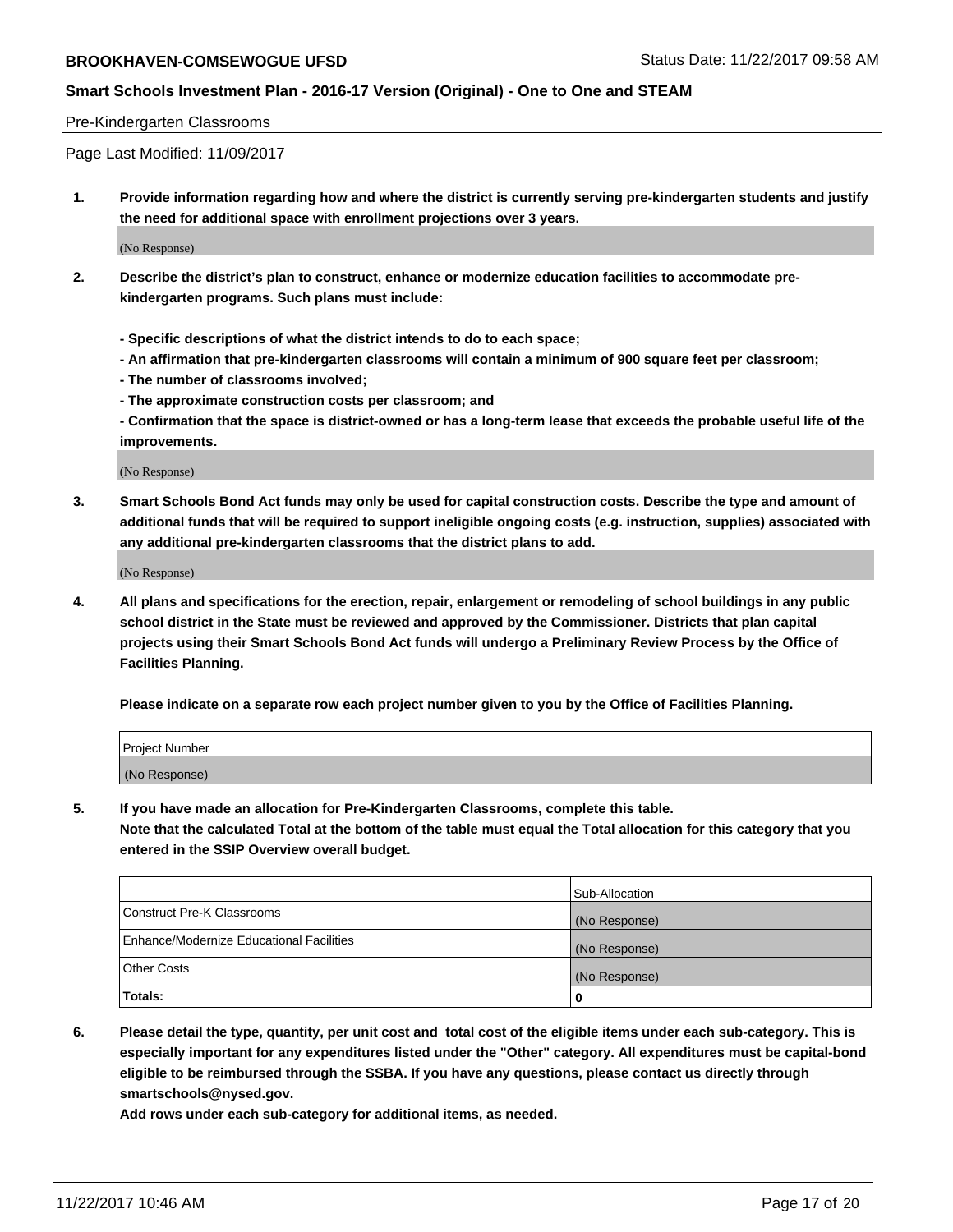# Pre-Kindergarten Classrooms

Page Last Modified: 11/09/2017

| Select the allowable expenditure<br>type.<br>Repeat to add another item under | Item to be purchased | Quantity      | Cost per Item | <b>Total Cost</b> |
|-------------------------------------------------------------------------------|----------------------|---------------|---------------|-------------------|
| each type.                                                                    |                      |               |               |                   |
| (No Response)                                                                 | (No Response)        | (No Response) | (No Response) | (No Response)     |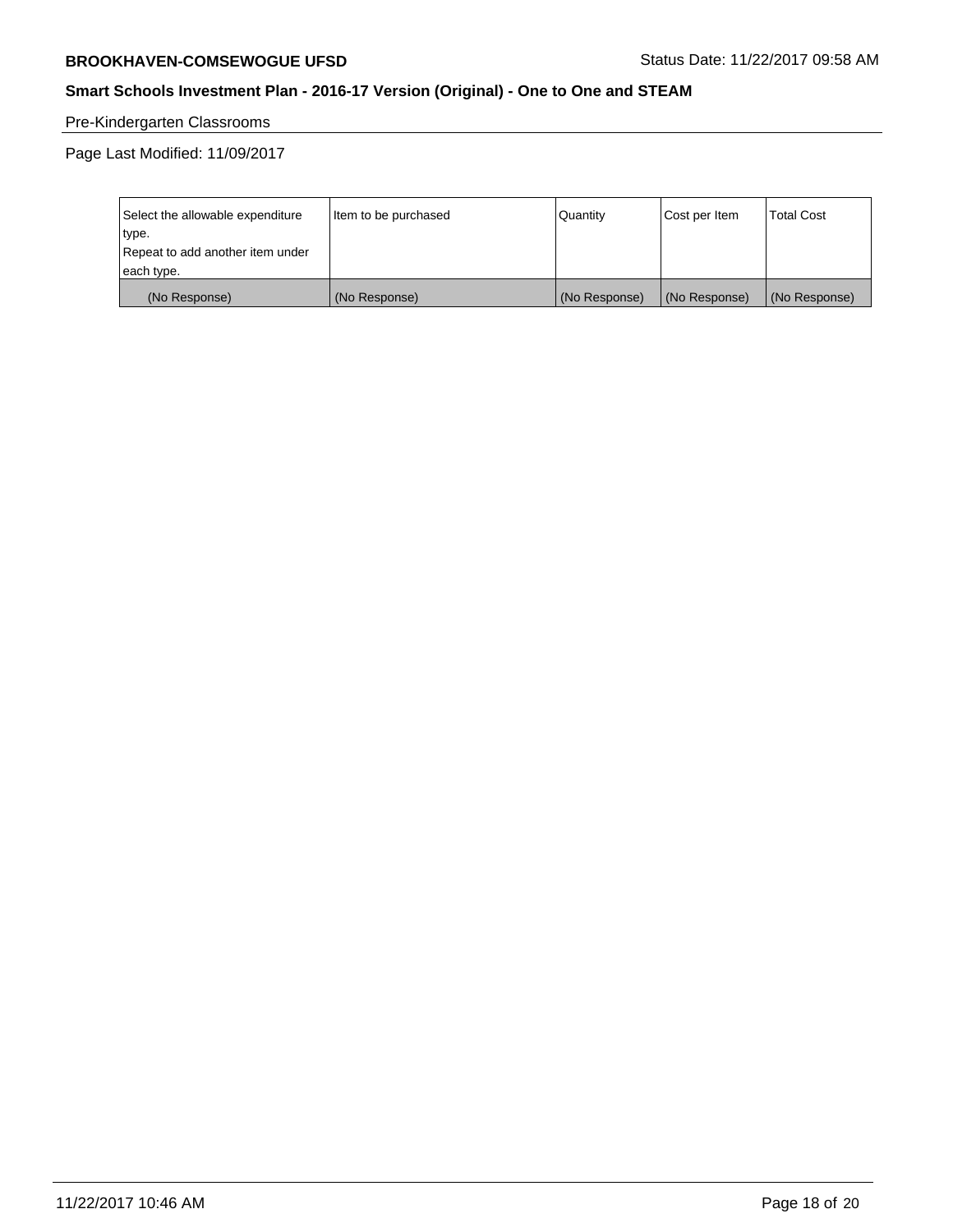#### **Smart Schools Investment Plan - 2016-17 Version (Original) - One to One and STEAM**

#### Replace Transportable Classrooms

Page Last Modified: 11/09/2017

**1. Describe the district's plan to construct, enhance or modernize education facilities to provide high-quality instructional space by replacing transportable classrooms.**

(No Response)

**2. All plans and specifications for the erection, repair, enlargement or remodeling of school buildings in any public school district in the State must be reviewed and approved by the Commissioner. Districts that plan capital projects using their Smart Schools Bond Act funds will undergo a Preliminary Review Process by the Office of Facilities Planning.**

**Please indicate on a separate row each project number given to you by the Office of Facilities Planning.**

| <b>Project Number</b> |  |
|-----------------------|--|
| (No Response)         |  |

**3. For large projects that seek to blend Smart Schools Bond Act dollars with other funds, please note that Smart Schools Bond Act funds can be allocated on a pro rata basis depending on the number of new classrooms built that directly replace transportable classroom units.**

**If a district seeks to blend Smart Schools Bond Act dollars with other funds describe below what other funds are being used and what portion of the money will be Smart Schools Bond Act funds.**

(No Response)

**4. If you have made an allocation for Replace Transportable Classrooms, complete this table. Note that the calculated Total at the bottom of the table must equal the Total allocation for this category that you entered in the SSIP Overview overall budget.**

|                                                | Sub-Allocation |
|------------------------------------------------|----------------|
| Construct New Instructional Space              | (No Response)  |
| Enhance/Modernize Existing Instructional Space | (No Response)  |
| <b>Other Costs</b>                             | (No Response)  |
| Totals:                                        | 0              |

**5. Please detail the type, quantity, per unit cost and total cost of the eligible items under each sub-category. This is especially important for any expenditures listed under the "Other" category. All expenditures must be capital-bond eligible to be reimbursed through the SSBA. If you have any questions, please contact us directly through smartschools@nysed.gov.**

| Select the allowable expenditure<br>type.<br>Repeat to add another item under<br>each type. | Item to be purchased | Quantity      | Cost per Item | <b>Total Cost</b> |
|---------------------------------------------------------------------------------------------|----------------------|---------------|---------------|-------------------|
|                                                                                             |                      |               |               |                   |
| (No Response)                                                                               | (No Response)        | (No Response) | (No Response) | (No Response)     |